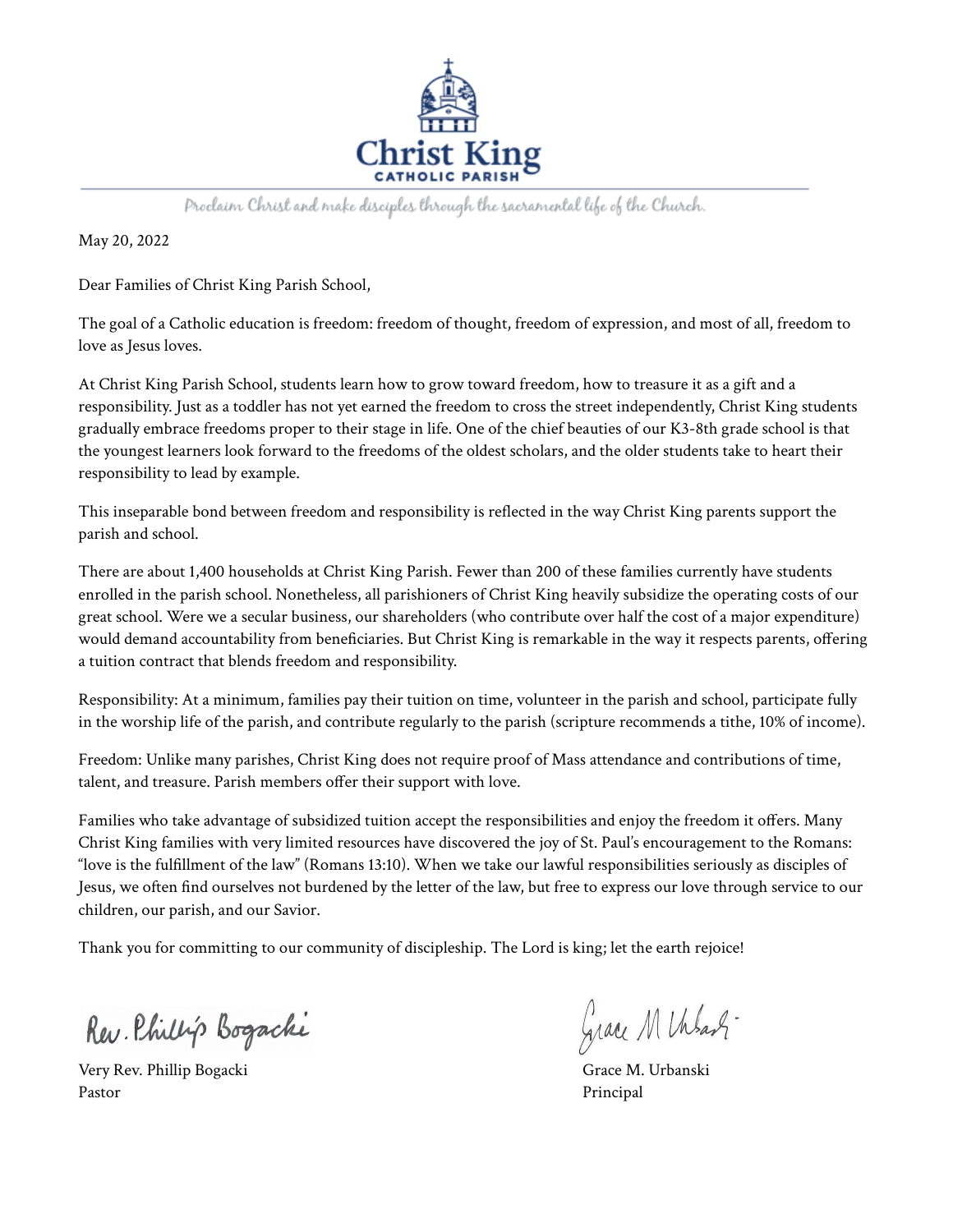## **TUITION CONTRACT 2022-2023 Christ King Parish School - Wauwatosa WI**

## **Family Name:\_\_\_\_\_\_\_\_\_\_\_\_\_\_\_\_\_\_\_\_\_\_\_\_\_\_\_\_\_\_\_\_\_\_\_\_\_\_\_\_\_\_\_\_\_**

I (We) ask that my (our) children be enrolled at Christ King Parish School for the 2022-2023 school year. I elect to send my children to Christ King Catholic Parish School because I want my children to receive a Catholic education. The parish school is part of the spiritual mission of the parish. I accept my responsibility as a school parent to my children and to the community, therefore, and I agree and commit myself to the following duties:

- ❏ To live and practice my Catholic faith. This includes registering as a Christ King Parish member before the school year begins and fulfilling my responsibility to attend Mass on every Sunday and Holy Days of Obligation.
- ❏ To teach my children through word and example to live their Catholic faith.
- ❏ To participate regularly in the Christ King Stewardship Program through committing my time, talent, and treasure.
- ❏ To adhere to all the policies and procedures in the current Christ King Catholic Parish School Handbook.
- ❏ To ensure my children participate fully in all phases of religious education of Christ King Catholic Parish School.

In addition to the non-refundable registration fee, I accept responsibility for payment of tuition per the following schedule:

|                                        | <b>Tuition</b><br>(Non parishioners, or inactive<br>parishioners) | <b>Reduced Tuition</b><br>(Active parish members who meet<br>the expectations above) |
|----------------------------------------|-------------------------------------------------------------------|--------------------------------------------------------------------------------------|
| 3-year old kindergarten<br>2 Days/Week | \$3,000                                                           | \$2,300                                                                              |
| 3-year old kindergarten<br>3 Days/Week | \$3,800                                                           | \$3,125                                                                              |
| 3-year old kindergarten<br>5 Days/Week | \$6,500                                                           | \$4,950                                                                              |
| 1 Child (K4-8 All Day)                 | \$11,000                                                          | \$5,350                                                                              |
| 2 Children (K4-8 All Day)              | \$19,000                                                          | \$10,400                                                                             |
| 3 Children (K4-8 All Day)              | \$26,500                                                          | \$14,350                                                                             |
| 4 or more Children (K4-8 All Day)      | \$34,000                                                          | \$16,150                                                                             |

**Total Tuition Due for the 2022-2023 School Year:**

 $\mathbf S$ 

**Financial Assistance:** Families requesting financial assistance are to complete the application form which is available on the Christ King website or at the parish office. Electronic enrollment through **Smart Tuition** is still required even if requesting financial assistance. The financial assistance form must be submitted by June 9, 2022 in order to be considered.